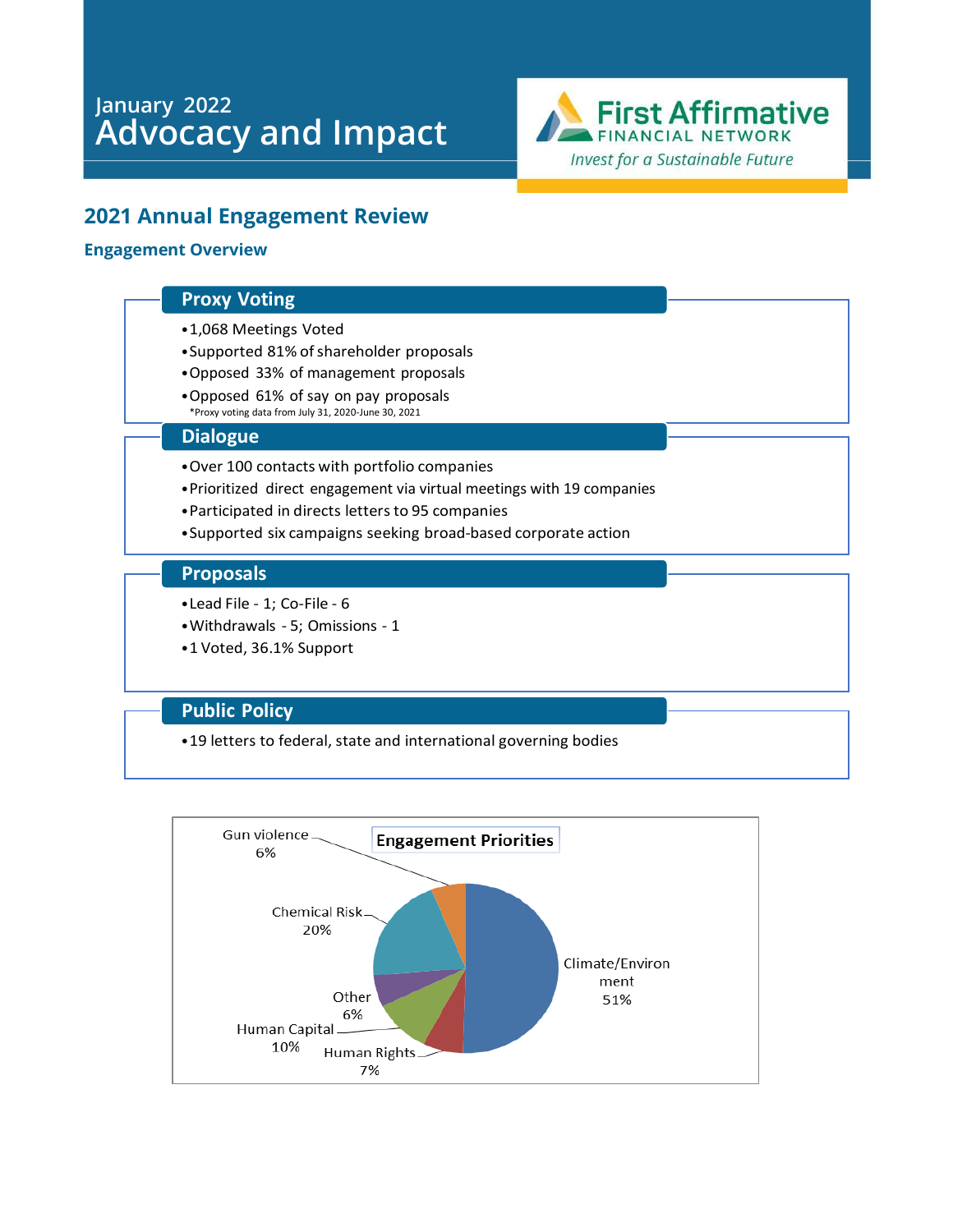

First Affirmative's proxy voting record continues to reflect our steadfast support for a just, sustainable economy, but the big news in proxy voting for 2021 is what **other** investors are doing! Investor support for key environmental, social, and governance (ESG) proposals has been slowly building over the last few years, but 2021 was stellar, with record-setting increases in support across the board. As of June 30th, which is considered the end of the annual shareholder meeting season, an all-time high of 34 environmental and social proposals received majority support from shareholders, with climate, racial equity, and political spending all in the spotlight.

This chart showing the stats of climate proposal outcomes illustrates the remarkable difference a year can make. Major institutional investors continue to strengthen their proxy voting policies as the financial risks of climate change become increasingly apparent with each passing "unprecedented" firestorm, drought, hurricane, and tornado.

| Climate Proposals:      | 2021  | 2020  | <b>Change</b> |
|-------------------------|-------|-------|---------------|
| Submitted               | 83    | 54    | ↑56%          |
| Voted On                | 23    | 16    | 144%          |
| Average Support         | 49.9% | 32.1% | ↑18%          |
| <b>Majority Support</b> | 11    |       | ↑175%         |
| % Withdrawn             | 61%   | 43%   | 118%          |

*[Source: Gibson Dunn](https://www.gibsondunn.com/shareholder-proposal-developments-during-the-2021-proxy-season/)*

First Affirmative continues to engage with our institutional money managers on this issue and will be engaging in dialogue with our proxy voting firm, Institutional Shareholder Services, to encourage enhancement of research and benchmarking policies that many investors rely on to shape their own proxy voting policies. We have also joined investor campaigns to advocate for voting against directors who fail to properly oversee and address ESG risks.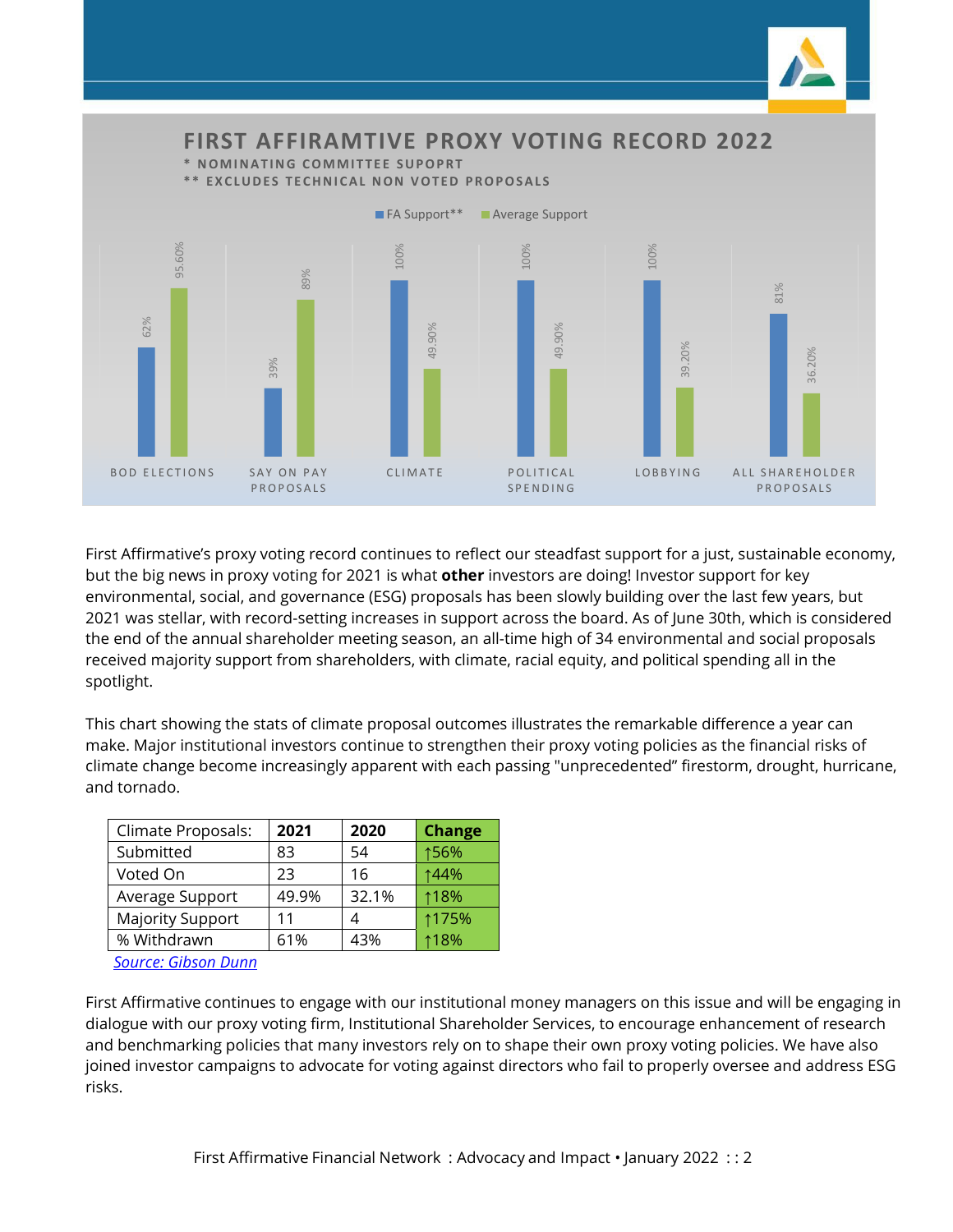

# **The Next Frontier: Climate Accountability in the Board Room**

Voting against a board member is still a rare occurrence amongst mainstream investors, with average support over 95%, but we believe that holding board members accountable for their Company's performance on key issues like diversity, executive compensation, and climate is the most important signal an investor can send to facilitate change at the top[. Our proxy voting guidelines](https://www.firstaffirmative.com/wp-content/uploads/2022/01/2022-Proxy-Voting-Guiedelines-Final.pdf) already lead us to vote against directors responsible for oversight of diversity and compensation at lagging companies, and in 2021 we strengthened our guidelines for climate oversight.

From our 2022 guidelines:

The physical and financial risks posed by climate change are systemic, portfolio-wide, and undiversifiable. Company action, or failure to act, that directly or indirectly impact climate outcomes pose risks to the financial system as a whole, and to our entire portfolio. We may oppose the election of directors responsible for the oversight of climate risk.

Our evaluation will prioritize portfolio companies in sectors with the most significant impact, to include fossil fuel producers, heavy emitting industries, and banking institutions most responsible for financing these sectors.

Our criteria will strengthen and expand to other sectors over time. Directors responsible for climate oversight that do not rapidly adopt and, more importantly, implement a transition plan to aligning corporate targets with limiting warming to 1.5 degrees C will be held accountable.

## **2021 Shareholder Resolutions**

Filed or Co-Filed by First Affirmative Financial Network for Annual Meetings held in 2021

| McDonald's* | Report on health and environmental impacts of<br>toxic materials used in food packaging. | Withdrawn, agreement.<br>Phasing out PFAS in food<br>packaging by 2025 | <b>RESPONSIBLE</b><br>CONSUMPTION<br>AND PRODUCTION<br>LIFE BELOW WATER<br>LIFE<br>On Land |
|-------------|------------------------------------------------------------------------------------------|------------------------------------------------------------------------|--------------------------------------------------------------------------------------------|
|             |                                                                                          |                                                                        |                                                                                            |

**COMPANY REQUEST OUTCOME SDG ALIGNMENT**





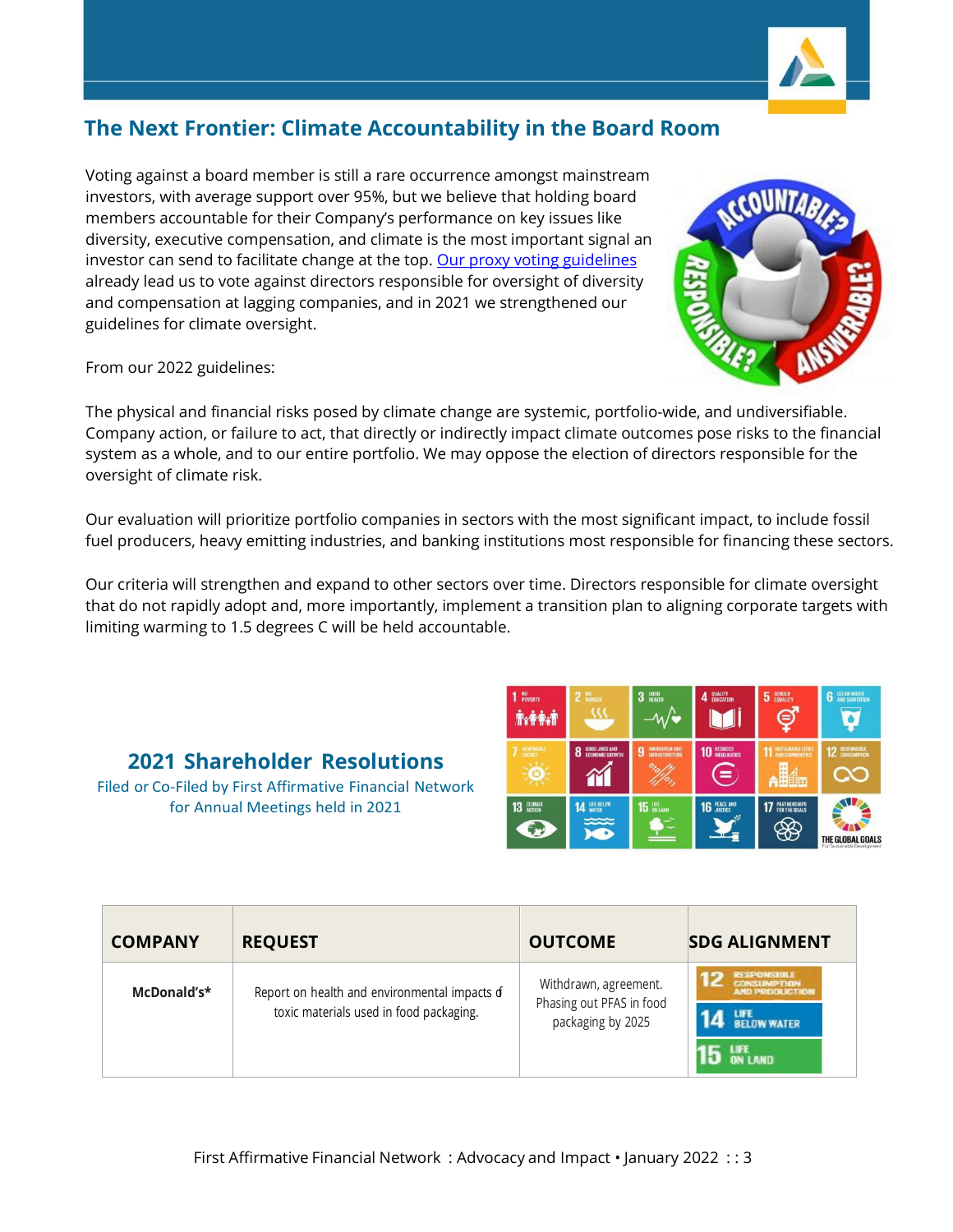| <b>Bank of America</b> | Disclose response to risks related to financing<br>Arctic oil and gas production.                                        | Withdrawn, agreement.<br>Added restrictions for<br>Arctic financing.     | 13 GLIMATE<br>LIFE<br>BELOW WATER<br>LIFE<br>On Land                               |
|------------------------|--------------------------------------------------------------------------------------------------------------------------|--------------------------------------------------------------------------|------------------------------------------------------------------------------------|
| J.P. MorganChase       | Report on if and how lending activities align with<br>limiting global temperature increase to 1.5°C.                     | Withdrawn, agreement.<br>Enhanced reporting,<br>continuing dialogue.     | <b>CLIMATE</b><br><b>ACTION</b>                                                    |
| <b>Kroger</b>          | Feasibility report on making permanent the paid sick<br>leave established during pandemic.                               | Omitted, SEC challenge.                                                  | <b>GOOD HEALTH</b><br>3<br><b>AND WELL-BEING</b><br>REDUCED<br><b>INEQUALITIES</b> |
| <b>Blackrock</b>       | Report on incongruities between the company's proxy<br>voting practices and policypositions regarding climate<br>change. | Withdrawn, agreement.<br>Enhanced policies and<br>improving vote record. | <b>CLIMATE</b><br>ACTION                                                           |
| Comcast                | Disclose policies governing lobbying effortsand<br>related spending.                                                     | Withdrawn, agreement.<br>Report published.                               |                                                                                    |
| <b>AbbVie</b>          | Disclose policies governing lobbying effortsand<br>related spending.                                                     | Voted, 36.1% support                                                     |                                                                                    |

# **Engagement Highlights**

## **Climate and Environment**

- In a first for us, w[e hosted](https://www.firstaffirmative.com/advocacy-campaigns/) a dialogue between two of our portfolio companies. Industry peers ADP and Iron Mountain both have heavy data center exposure, but ADP has yet to adopt renewable energy while Iron Mountain's data centers have been powered by renewable energy since 2017. ADP has since committed to establishing science-based targets, and they will be providing details in an upcoming dialogue.
- As a signatory to the CDP, a global platform for climate, water, and deforestation data disclosure, we participated in a campaign urging 19 of our portfolio companies to disclose greenhouse gas emissions annually including taking the lead in contacting Caterpillar on behalf of 44 global investors. Five of these companies submitted climate surveys to the CDP for the first time. We have participated in this [campaign](https://www.cdp.net/en/investor/engage-with-companies/non-disclosure-campaign) for over five years because companies engaged in the campaign were 2.3 times more likely to disclose if investors directly request them to do so.
- We joined an investor coalition in petitioning Congress and the EPA to provide [permanent protection](https://www.firstaffirmative.com/advocacy-impact-october-2021/) for pristine Bristol Bay and permanently stop the proposed Pebble Mine.
- We joined Share Action's campaign at seven companies to electrify auto fleets at companies with significant exposure.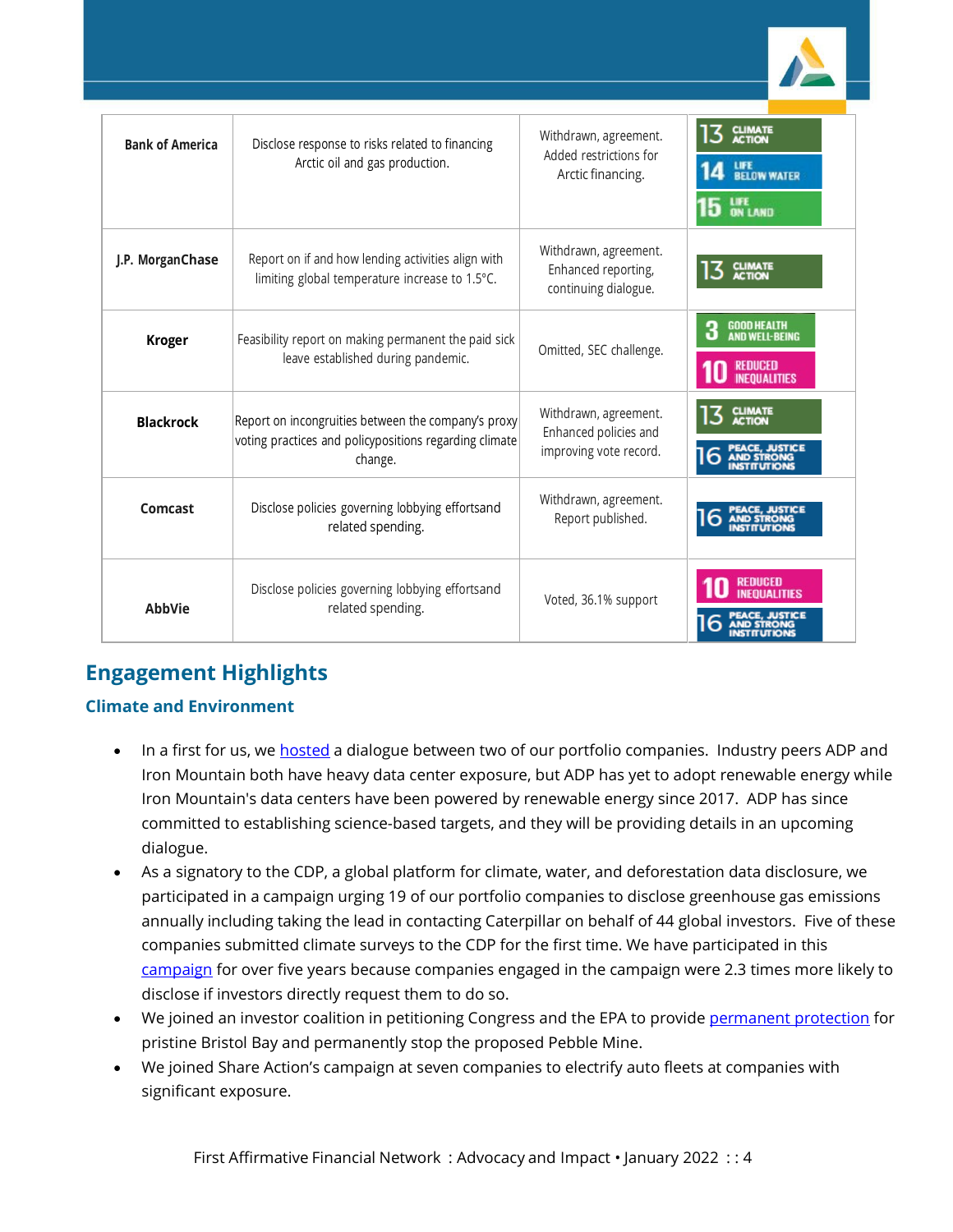

- We joined an investor coalition urging Institutional Shareholder Services to strengthen their climate research and benchmark climate proxy voting policies to better align with investor expectations. We also commented on their proposed benchmark policies for 2022.
- We signed an investor statement asking companies to withdraw from the American Legislative Exchange Council (ALEC). ALEC has helped to craft and endorse model legislation to block climate action, the most recent being to prevent mandatory disclosure in accordance with the Task Force on Climate Related Disclosure (TFCD) guidelines.
- We continue our decade-long engagement regarding climate with Fifth Third Bank. The bank made significant progress in the last year by establishing financed emissions as a priority. They have significantly enhanced their disclosures and joined Partnership for Carbon Accounting Financials [\(PCAF\)](https://carbonaccountingfinancials.com/) and [CERES](https://www.ceres.org/about-us) to support their work to reduce financed emissions.
- We weighed in on several state and federal policy issues, including support for renewing the federal renewable energy tax credit and repealing recent EPA decision with regard to methane emissions both succeeded. We commented on the Colorado draft transportation plan, which also succeeded, as well as supported the Colorado energy benchmarking program that has now passed committee.
- We [commented](https://www.sec.gov/comments/climate-disclosure/cll12-8857333-239810.pdf) to the SEC to support mandatory ESG reporting.
- George Gay, our CEO, wrote an [op-ed](https://coloradosun.com/2021/07/24/opinion-colorados-aggressive-clean-energy-policy-will-grow-the-economy/) discussing the need for strong climate policy action.

#### **Chemical Risk**

- The high shareholder support for our chemical risk management proposal at TJX last year has led to an ongoing dialogue with the company in conjunction with NGO partner Clean Production Action, resulting in significant commitments and improved outcomes. Our leadership on chemical risk engagement was recognized as we were invited to author the introduction and [speak](https://www.chemicalfootprint.org/news/event/cfp-2020-report-webinar) at the launch of the fifth annual Chemical Footprint Project, a survey assessing corporate chemical risk management policies and progress.
- We signed th[e Chemical Disclosure Principles](https://www.cleanproduction.org/resources/entry/principles-for-chemical-ingredient-disclosure) investor statement, a document that outlines our expectations of companies that will serve as a baseline for discussions with regard to chemical risk going forward.
- As part of our work with Investors Environmental Health Network, we signed a letter asking for disclosure on pesticide policies at 12 consumer facing companies. These letters enabled productive dialogues with Costco, Johnson & Johnson, and Hasbro. Expect some shareholder proposals in 2022 at companies where insufficient progress has been made.

## **Human Capital**

• We partnered with Corporate Knights in a campaign to engage 14 companies that performed poorly or did not respond to Corporate Knight's first annual paid sick leave report, which assessed the adequacy of permanent corporate paid sick leave policies. Three productive dialogues and four written responses to date have broadened our knowledge and will help guide further engagement. We have recently joined another investment campaign that will expand our engagement on this issue. It is clear that progress on paid leave, particularly for lower paid part-time workers, will require significant public policy action. We joined over 100 other investor[s asking Congress](https://www.reuters.com/business/finance/investors-with-16-trillion-assets-push-congress-back-paid-leave-2021-09-28/) to pass a federal family and sick leave policy.

First Affirmative Financial Network : Advocacy and Impact • January 2022 : : 5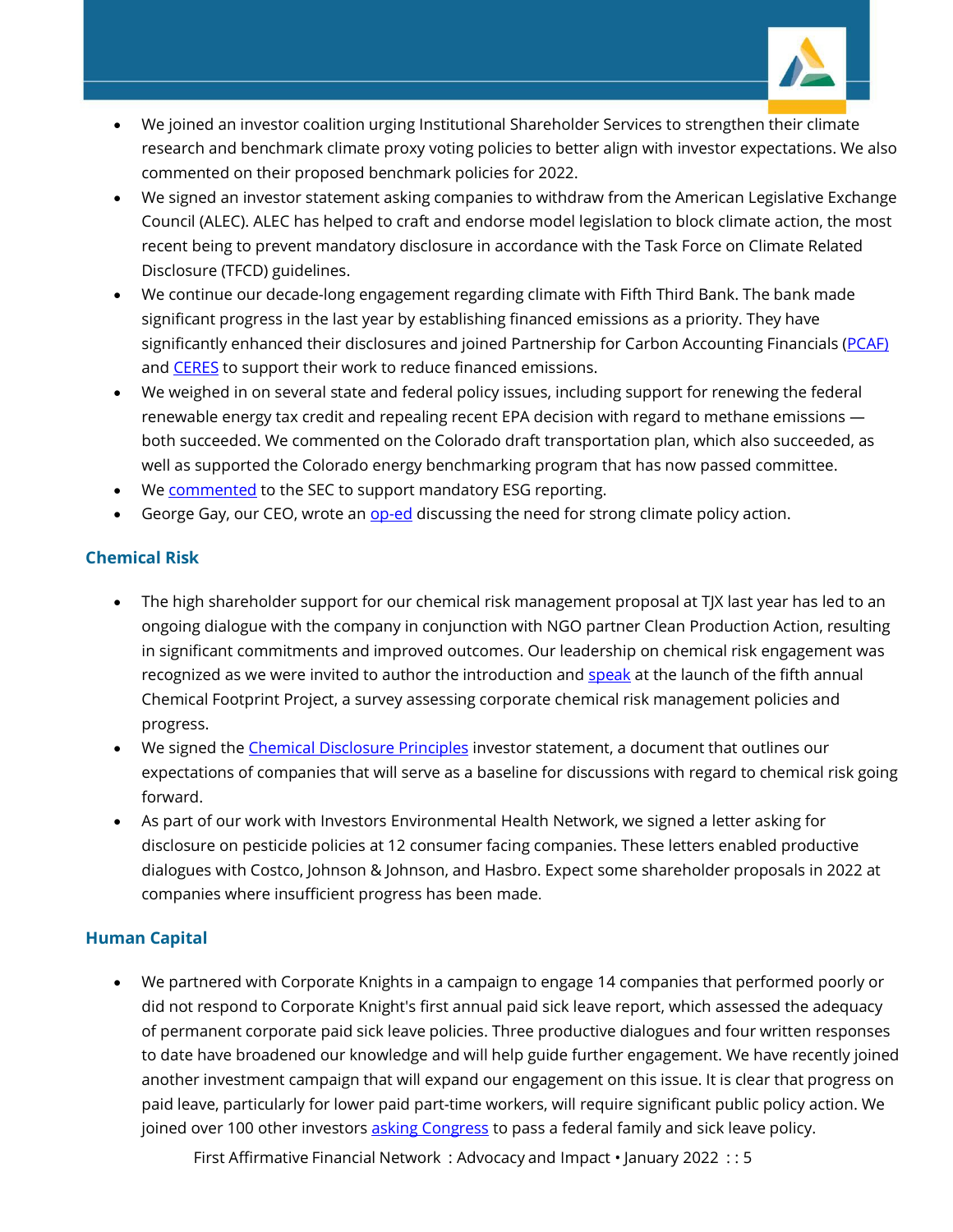

- We signed a letter to Tesla asking for an end to forced arbitration, a practice that can hide workplace issues and contribute to a hostile work environment by avoiding systemic change in an organization.
- We supported a minimum wage plus tips campaign that would support a living wage for key service workers.
- We signed an investment statement targeted at Russell 1000 companies demanding information on workplace equity policies, programs, and outcomes.
- We sent a comment to the SEC in support of mandatory EEO disclosure for public companies.

#### **Human Rights**

- We signed a letter sponsored by Adasina that asked banks and investors to refrain from buying bonds to support a for-profit prison in Alabama. This campaign significantly contributed to the deal subsequently [failing](https://www.forbes.com/sites/morgansimon/2021/04/21/toxic-alabama-private-prison-deal-falling-apart-with-barclays-exit/?sh=2593db852f07) due to lack of demand.
- We joined an [investor statement](https://investorsforhumanrights.org/sites/default/files/attachments/2021-02/Public%20Statement%20Calling%20on%20Companies%20to%20Improve%20Human%20Rights%20Performance%20-%20Feb%202021_0.pdf) sent to the 106 companies that scored zero on the latest Corporate Human Rights Benchmark Report, which assesses corporate performance on a set of human rights indicators as established by the UN Guiding Principles on Business and Human Rights.
- We once again supported the Accord on Fire and Building Safety and Bangladesh that was founded after 2012 fire that killed 117 people. It has been [renewed.](https://www.reuters.com/business/retail-consumer/exclusive-retailers-unions-extend-legally-binding-worker-safety-accord-2021-08-25/)

#### **Gun Violence**

• We continued our work on gun violence by joining an investor coalition to send letters to MasterCard and Visa regarding their facilitation of the purchase of "ghost guns", which consist of easy to assemble parts purchased readily online, creating guns that are increasingly used in violent crime. We have cofiled a shareholder proposal with MasterCard for 2022 on this issue. We also contacted Federal Express and UPS to discuss shipping of these items.

#### **Shareholder Rights**

- We committed \$500 to support an ongoing lawsuit attempting to repeal SEC rules that makes it more difficult to file shareholders and prevents key ESG issues from being presented for a shareholder vote. This lawsuit continues, and in the meantime proposals for 2022 annual meetings will be filed in accordance with these more restrictive guidelines.
- Although the more restrictive guidelines have made it more difficult to file proposals in some cases, we are pleased that the SEC has become far more supportive to investor concerns. As a member of the [Shareholder Rights Group,](http://www.shareholderrightsgroup.com/) we supported a letter and dialogue with the SEC that contributed significantly to the issuance of a new SEC bulletin. This bulletin enables shareholders to make specific ESG requests in their proposals with less risk of companies succeeding in their petitions to the SEC to block them from the ballot. For example, the bulletin restored the ability of shareholders to file proposals asking a company to set greenhouse gas reduction targets aligned with global goals.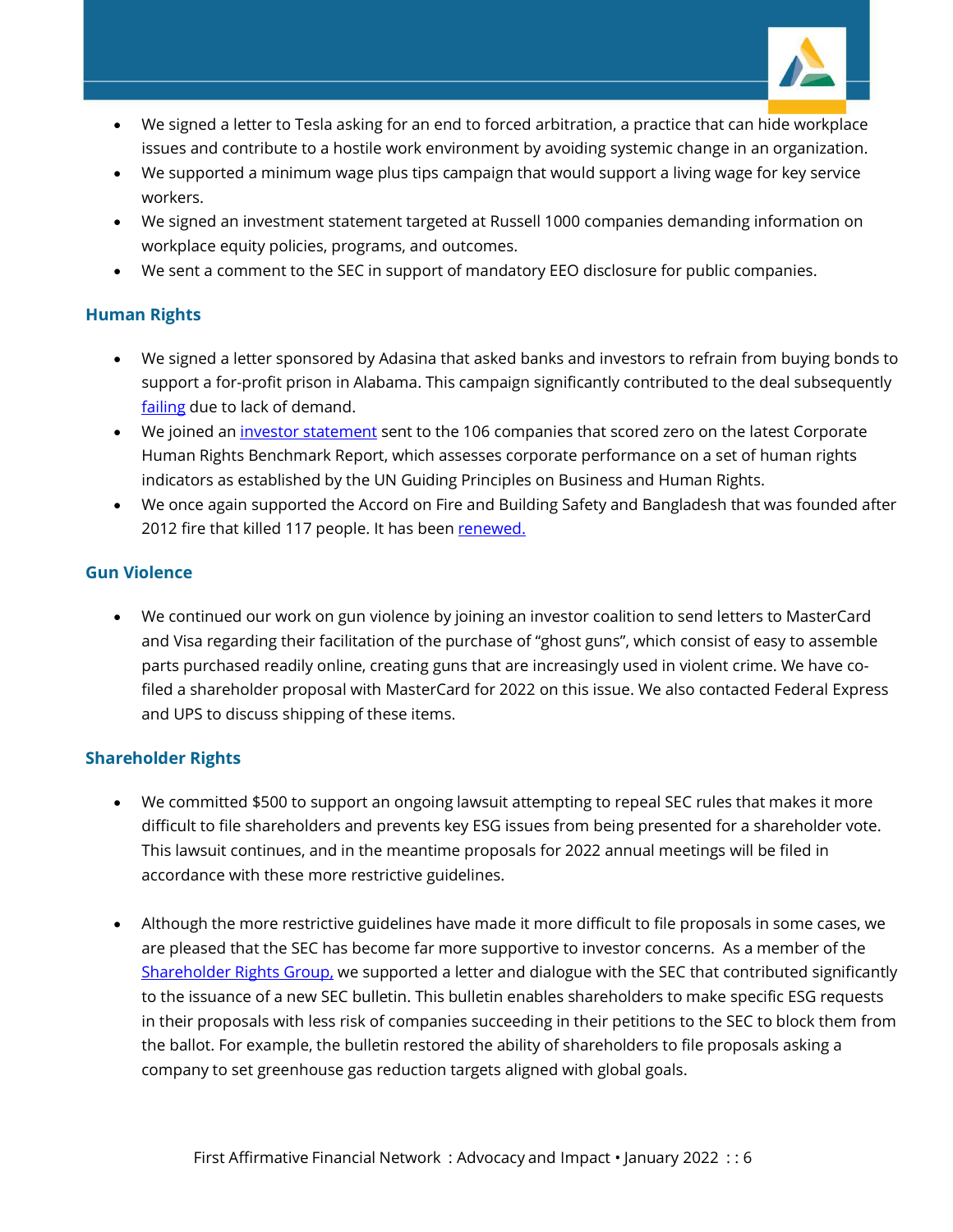

# **Activist Managers Engagement Highlights**

### **First Affirmative utilizes numerous management firms that also actively engage with their portfolio companies. Here are just a few engagement highlights:**

Submitted testimony to the University of Michigan Board of Regents in Zevin Asset Management, LLC PIONEERS IN SOCIALLY RESPONSIBLE INVESTING February regarding the social and financial imperatives to implement a fossil fuel and other harmful activity divestment policy. The University committed to becoming "net zero" across their endowment by 2050. They partnered with Investor Advocates for Social Justice file a proposal asking for an evaluation of misalignment between its lobbying activities and company values. Zevin met with Vanguard and State Street, two of Microsoft's largest shareholders, to make the case for this proposal. Shareholder support of 38% was a very strong showing for a proposal of this type.

TRILLIUM Trillium's extensive engagement on diversity and racial justice paid off with two recordsetting proxy votes — 91% support at First Solar on board diversity and 94% support at Paycom on executive team diversity. Trillium also pioneered a new shareholder proposal focused on racial justice audits, and their first vote achieved 37% support, paving the way for similar proposals at key companies in 2022. Trillium's advocacy team includes extensive legal expertise as well. The firm joined a Supreme Court amicus brief with companies such as Levi Strauss, PayPal, and Ben and Jerry's in support of the Voting Rights Act (VRA). At the federal level, they met members of Congress to discuss the environmental justice and the infrastructure bill.



 Boston Common asked several US portfolio holdings to stop political donations to BOSTON COMMON representatives who opposed the election results and to consider closing their corporate Political Action Committees (PACs). UPS stopped all PAC contributions and Microsoft

suspended its PAC contributions to these individuals for the 2022 election cycle. They also continue to conduct extensive research on and lead engagement with banks regarding financing the fossil fuel industry, including securing a recent commitment from Citigroup to reach net zero by 2050.



Impax has extensively researched and launched an initiative to address the social and financial impacts of artificial intelligence and algorithms that have proven to generate racial and gender biased outcomes. They are asking companies that produce biometrics or algorithms to disclose racially biased outcomes from use of their systems, and ask them to

regular audits to check for bias. Impax also produced a short but powerful video discussing climate impacts with a focus on physical risk, providing insight into their advocacy priorities in this area.

 $\frac{1}{2}$  Calvert engaged with 37 companies that lacked diversity in board and executive leadership. **Calvert i** Of these, they filed resolutions with six companies that did not respond. All were withdrawn following dialogue with significant corporate commitments. Calvert also stepped up efforts to address climate change, emphasizing the utilities and banking sectors. Following engagement with one electric utility, the company added board members and linked executive compensation to the achievement of renewable energy investment objectives.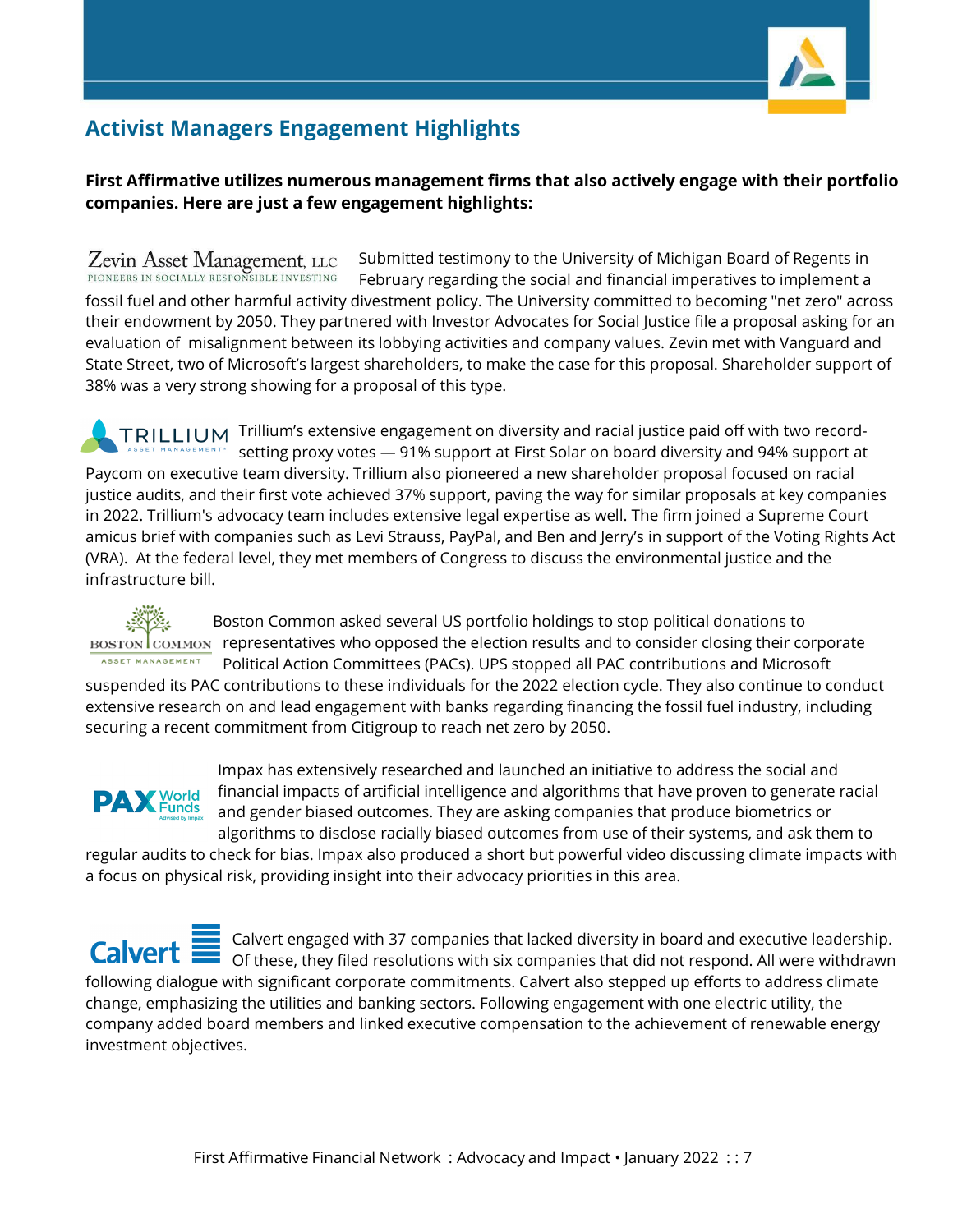



Azzad continues to focus on human rights issues, engaging with Chevron regarding payments to the military junta in Myanmar, Alphabet regarding their acquiescence to suppressing or censoring information at government request in some countries, and at Expedia regarding listing properties for rent in conflict zones.



As a leader in a decades long campaign for public disclosure of EEO data that would give investors essential data on workforce diversity and composition, Boston trust Walden has engaged hundreds of companies and filing numerous resolutions seeking EEO-1

disclosure dating back to 1993. First Affirmative joined this effort recently in an investor letter to the SEC supporting mandatory EEO disclosure by public companies.



Continued their in-depth work on Forests & Finance, holding calls with over a dozen companies to identify best practices and industry leaders while also identifying criteria for which companies need to improve practices.



Everence's human rights focus was evident in shareholder proposal filings on racial justice, paid sick leave, and engagement on raising the minimum wage and human trafficking.



Earned the highest support (98%) ever recorded on a deforestation proposal at Bunge, one of the four largest global agricultural commodity traders. Green Century garnered rare support from the Board of Directors for their request to strengthen deforestation policies. Green Century also announced significant

commitments from the Archer-Daniels-Midland Company and JPMorgan Chase on deforestation.

#### **Follow our progress!**

## **For timely updates on our advocacy activities, visit our website's advocacy page and leadership blog. You can also follow us on Twitter and Facebook.**

## **Advocacy Partners**

First Affirmative joins forces with non-profit organizations that support investor networks addressing sustainability issues through active ownership and corporate engagement. Each of these organizations provides specialized expertise that supports our corporate engagement on priority issues. Our primary advocacy partners: